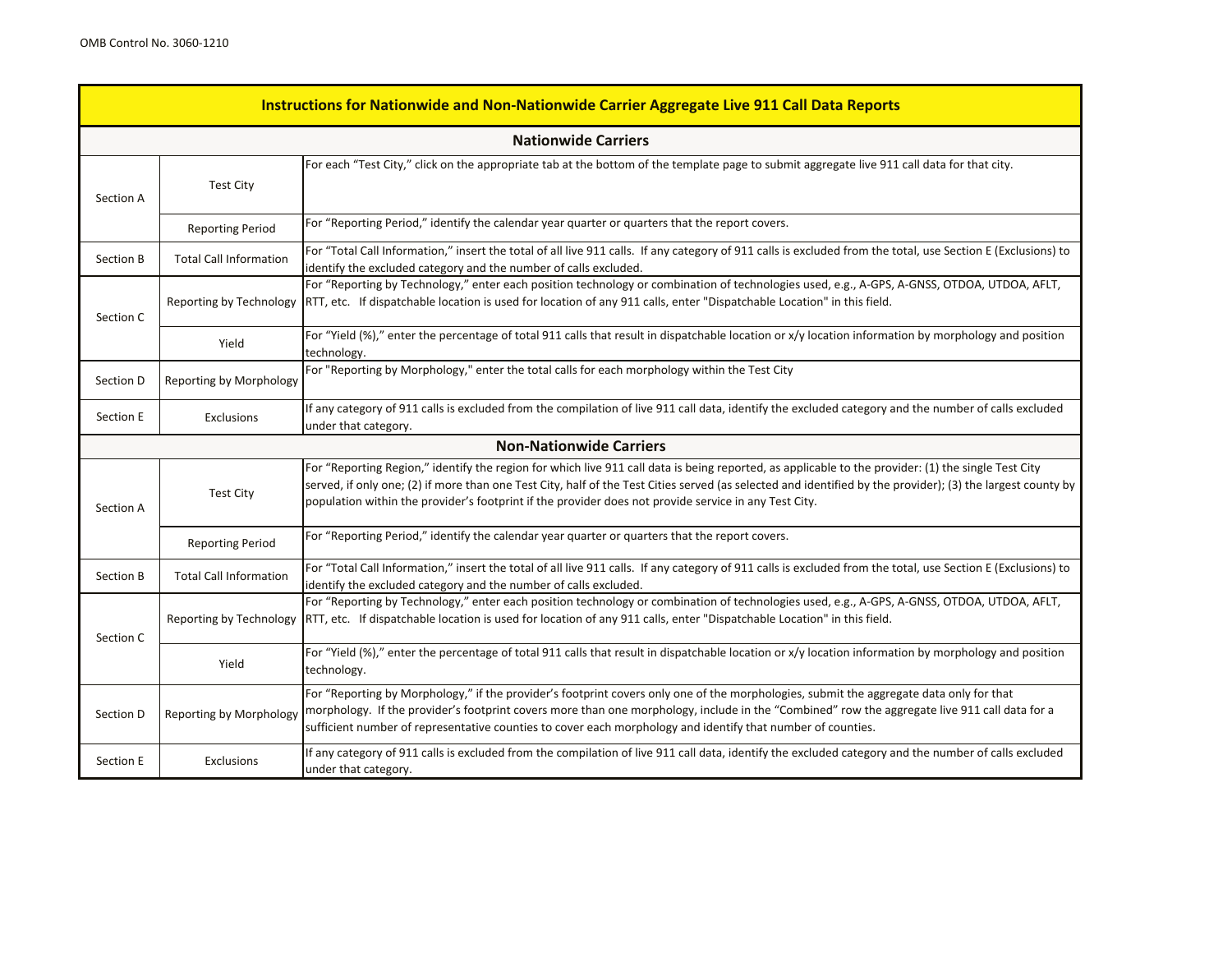#### **Test City: Atlanta**

| A. Filer Information    |  |  |
|-------------------------|--|--|
| <b>Date</b>             |  |  |
| <b>Service Provider</b> |  |  |
| <b>Contact Name</b>     |  |  |
| <b>Contact Number</b>   |  |  |
| <b>Contact Email</b>    |  |  |
| <b>Reporting Period</b> |  |  |

### **B. Total Call Information**

| Total Live 911 Calls        |  |
|-----------------------------|--|
| Total 911 Calls Excluded *\ |  |

\* In Section E, provide information on each type of excluded call and the total number of such calls excluded for the reporting period.

## **C. Reporting by Technology**

| .<br><b>Positioning Method</b> | <b>Morphology</b> | <b>Total Calls</b> | Yield (%) |
|--------------------------------|-------------------|--------------------|-----------|
|                                | Dense Urban       |                    |           |
|                                | Urban             |                    |           |
| [Enter Technology Name]        | Suburban          |                    |           |
|                                | Rural             |                    |           |
|                                | Dense Urban       |                    |           |
| [Enter Technology Name]        | Urban             |                    |           |
|                                | Suburban          |                    |           |
|                                | Rural             |                    |           |
|                                | Dense Urban       |                    |           |
| [Enter Technology Name]        | Urban             |                    |           |
|                                | Suburban          |                    |           |
|                                | Rural             |                    |           |
|                                | Dense Urban       |                    |           |
| [Enter Technology Name]        | Urban             |                    |           |
|                                | Suburban          |                    |           |
|                                | Rural             |                    |           |
| [Add Rows as Necessary]        |                   |                    |           |

| <b>Morphology</b> | <b>Positioning Method</b> | <b>Total Calls</b> | Yield $(\%)$ |
|-------------------|---------------------------|--------------------|--------------|
|                   | [Enter Technology Name]   |                    |              |
| Dense Urban       | [Enter Technology Name]   |                    |              |
|                   | [Enter Technology Name]   |                    |              |
|                   | [Enter Technology Name]   |                    |              |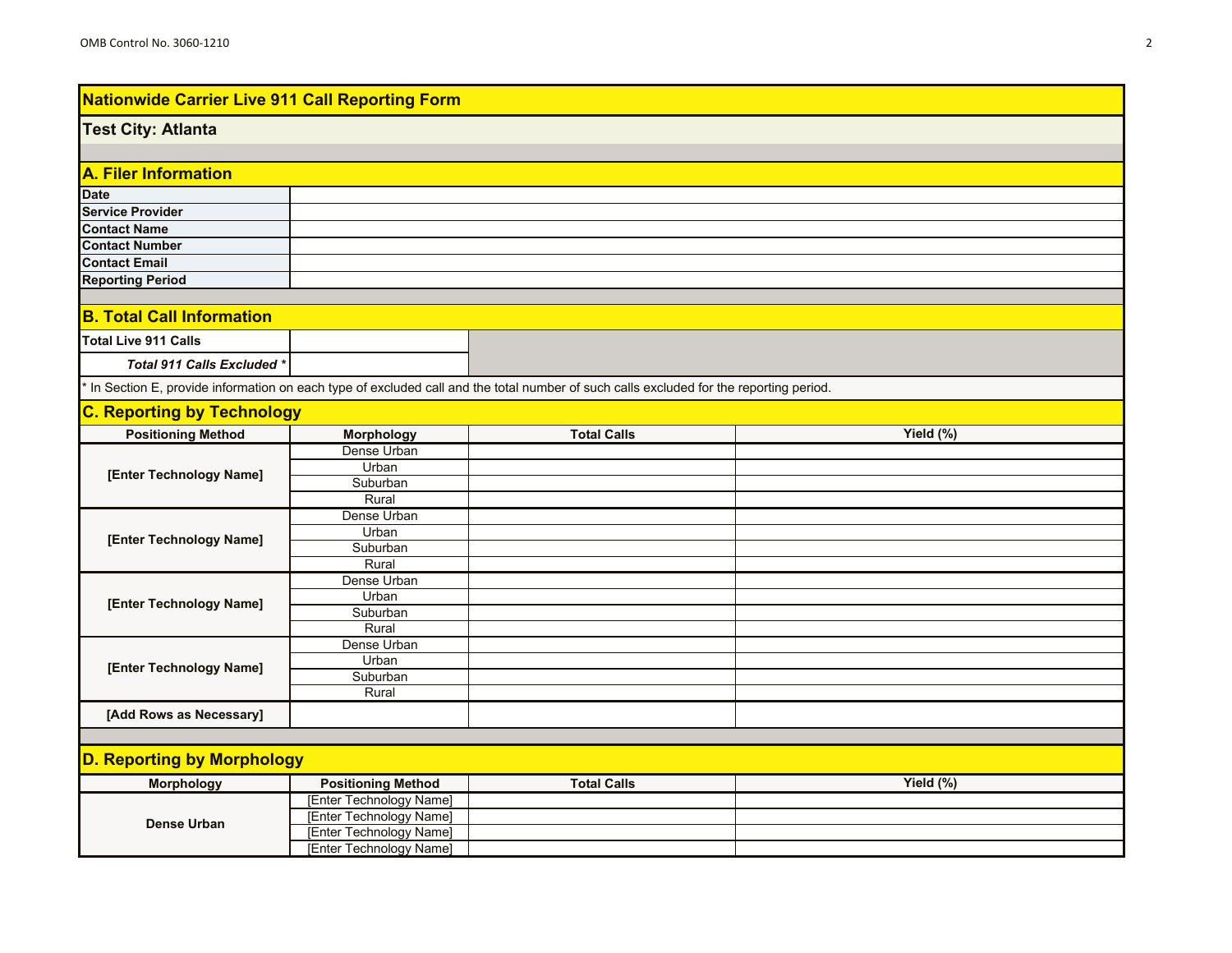# **Test City: Atlanta**

|                              | [Enter Technology Name]        |  |  |
|------------------------------|--------------------------------|--|--|
| Urban                        | [Enter Technology Name]        |  |  |
|                              | [Enter Technology Name]        |  |  |
|                              | [Enter Technology Name]        |  |  |
|                              | [Enter Technology Name]        |  |  |
| Suburban                     | [Enter Technology Name]        |  |  |
|                              | <b>[Enter Technology Name]</b> |  |  |
|                              | [Enter Technology Name]        |  |  |
|                              | [Enter Technology Name]        |  |  |
| Rural                        | [Enter Technology Name]        |  |  |
|                              | [Enter Technology Name]        |  |  |
|                              | [Enter Technology Name]        |  |  |
|                              | [Enter Technology Name]        |  |  |
| <b>Combined</b>              | [Enter Technology Name]        |  |  |
|                              | [Enter Technology Name]        |  |  |
|                              | [Enter Technology Name]        |  |  |
|                              |                                |  |  |
| <b>E. Exclusions</b>         |                                |  |  |
| <b>Type of Excluded Call</b> | <b>Total Calls Excluded</b>    |  |  |
|                              |                                |  |  |
|                              |                                |  |  |
|                              |                                |  |  |
|                              |                                |  |  |
|                              |                                |  |  |
| [Add Rows As Necessary]      |                                |  |  |
|                              |                                |  |  |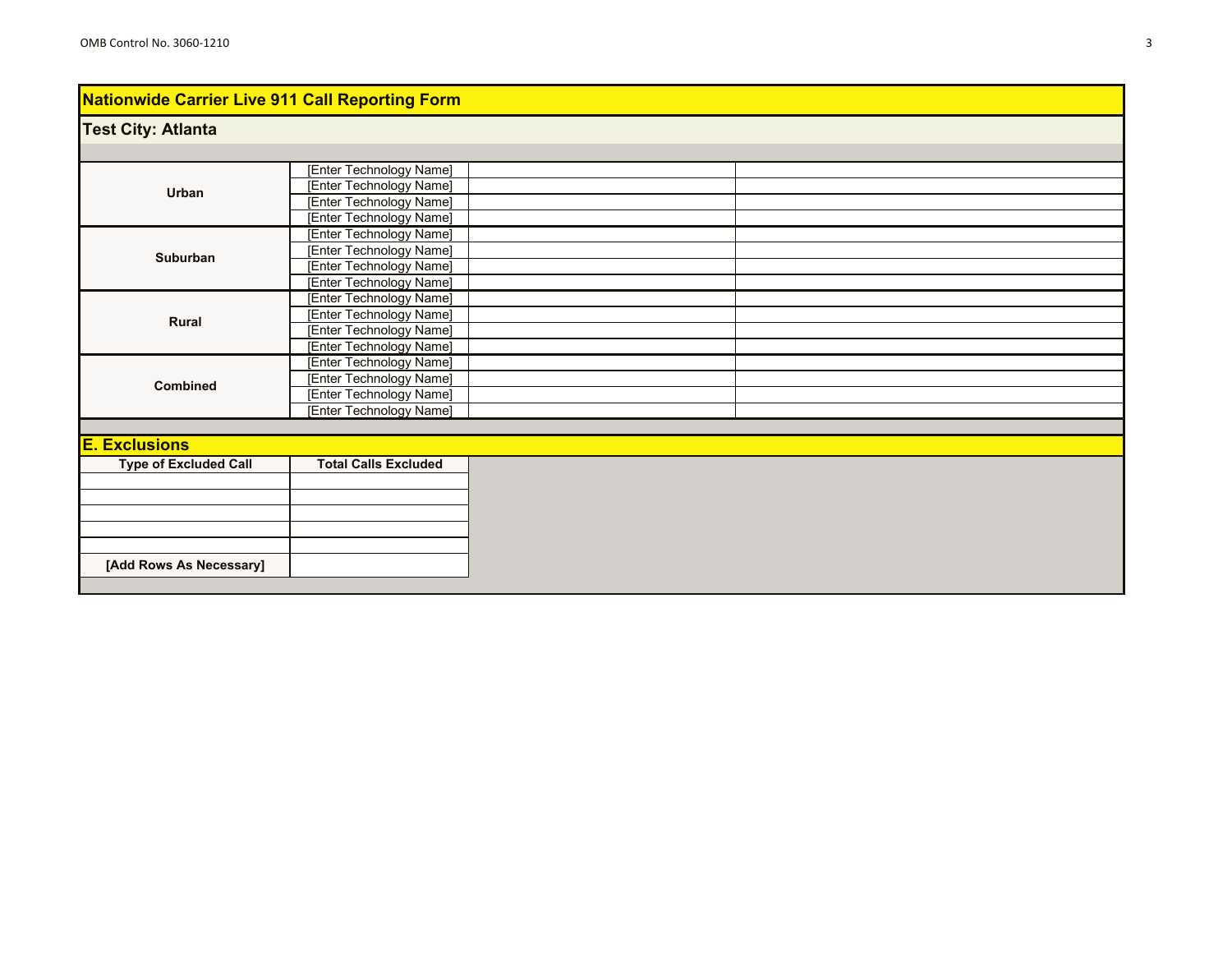### **Test City: Chicago**

| A. Filer Information    |  |  |  |  |
|-------------------------|--|--|--|--|
| <b>Date</b>             |  |  |  |  |
| <b>Service Provider</b> |  |  |  |  |
| <b>Contact Name</b>     |  |  |  |  |
| <b>Contact Number</b>   |  |  |  |  |
| <b>Contact Email</b>    |  |  |  |  |
| <b>Reporting Period</b> |  |  |  |  |

### **B. Total Call Information**

| Total Live 911 Calls        |  |
|-----------------------------|--|
| Total 911 Calls Excluded *\ |  |

\* In Section E, provide information on each type of excluded call and the total number of such calls excluded for the reporting period.

## **C. Reporting by Technology**

| <b>Positioning Method</b> | <b>Morphology</b> | <b>Total Calls</b> | Yield (%) |
|---------------------------|-------------------|--------------------|-----------|
|                           | Dense Urban       |                    |           |
| [Enter Technology Name]   | Urban             |                    |           |
|                           | Suburban          |                    |           |
|                           | Rural             |                    |           |
|                           | Dense Urban       |                    |           |
| [Enter Technology Name]   | Urban             |                    |           |
|                           | Suburban          |                    |           |
|                           | Rural             |                    |           |
|                           | Dense Urban       |                    |           |
| [Enter Technology Name]   | Urban             |                    |           |
|                           | Suburban          |                    |           |
|                           | Rural             |                    |           |
|                           | Dense Urban       |                    |           |
| [Enter Technology Name]   | Urban             |                    |           |
|                           | Suburban          |                    |           |
|                           | Rural             |                    |           |
| [Add Rows as Necessary]   |                   |                    |           |

| <b>Morphology</b> | <b>Positioning Method</b> | <b>Total Calls</b> | Yield $(\%)$ |
|-------------------|---------------------------|--------------------|--------------|
|                   | [Enter Technology Name]   |                    |              |
| Dense Urban       | [Enter Technology Name]   |                    |              |
|                   | [Enter Technology Name]   |                    |              |
|                   | [Enter Technology Name]   |                    |              |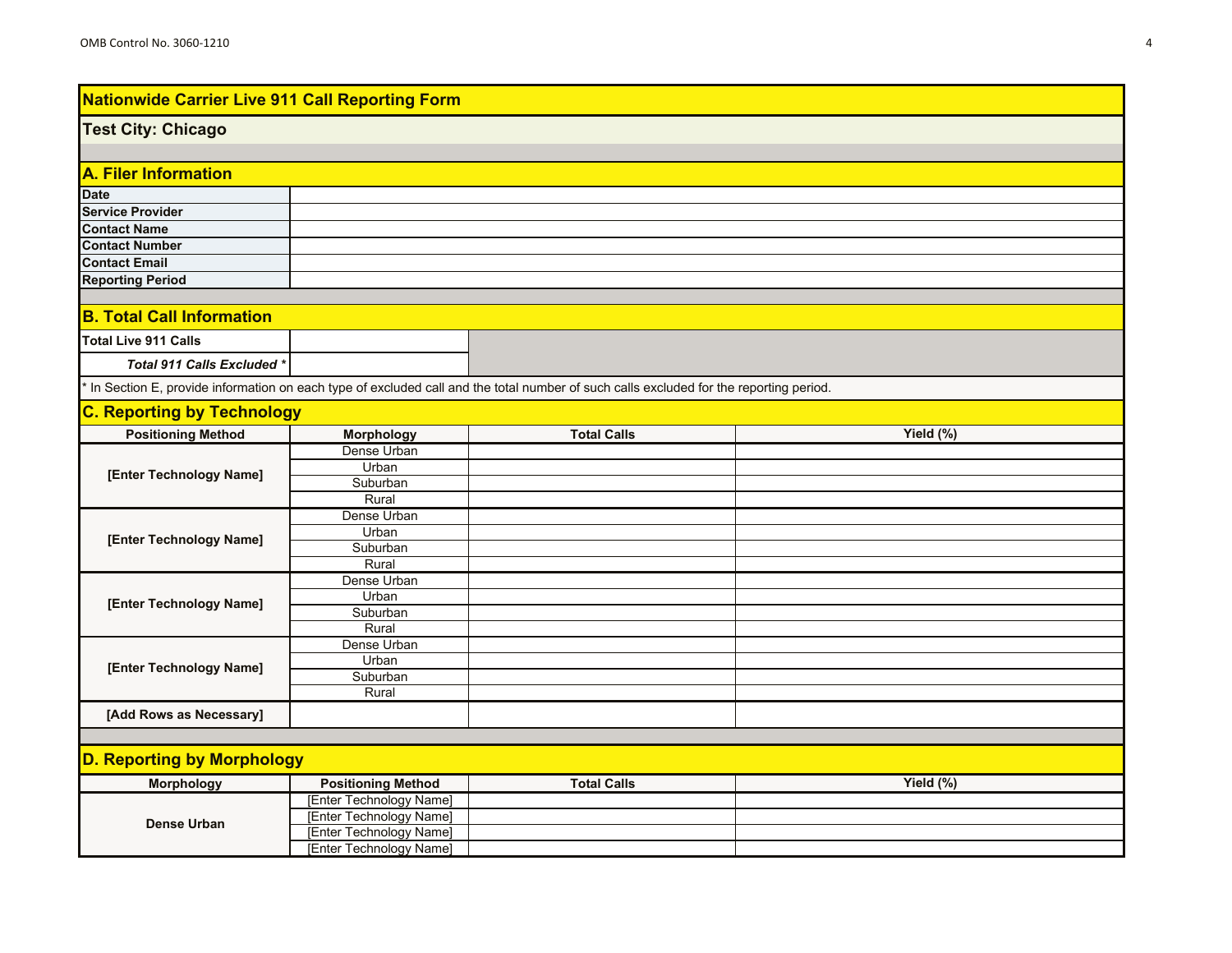# **Test City: Chicago**

|                              | [Enter Technology Name]        |  |
|------------------------------|--------------------------------|--|
| Urban                        | [Enter Technology Name]        |  |
|                              | [Enter Technology Name]        |  |
|                              | [Enter Technology Name]        |  |
|                              | <b>[Enter Technology Name]</b> |  |
| <b>Suburban</b>              | [Enter Technology Name]        |  |
|                              | <b>[Enter Technology Name]</b> |  |
|                              | [Enter Technology Name]        |  |
|                              | <b>[Enter Technology Name]</b> |  |
| Rural                        | [Enter Technology Name]        |  |
|                              | [Enter Technology Name]        |  |
|                              | [Enter Technology Name]        |  |
|                              | [Enter Technology Name]        |  |
| Combined                     | [Enter Technology Name]        |  |
|                              | [Enter Technology Name]        |  |
|                              | [Enter Technology Name]        |  |
|                              |                                |  |
| <b>E. Exclusions</b>         |                                |  |
| <b>Type of Excluded Call</b> | <b>Total Calls Excluded</b>    |  |
|                              |                                |  |
|                              |                                |  |
|                              |                                |  |
|                              |                                |  |
|                              |                                |  |
| [Add Rows As Necessary]      |                                |  |
|                              |                                |  |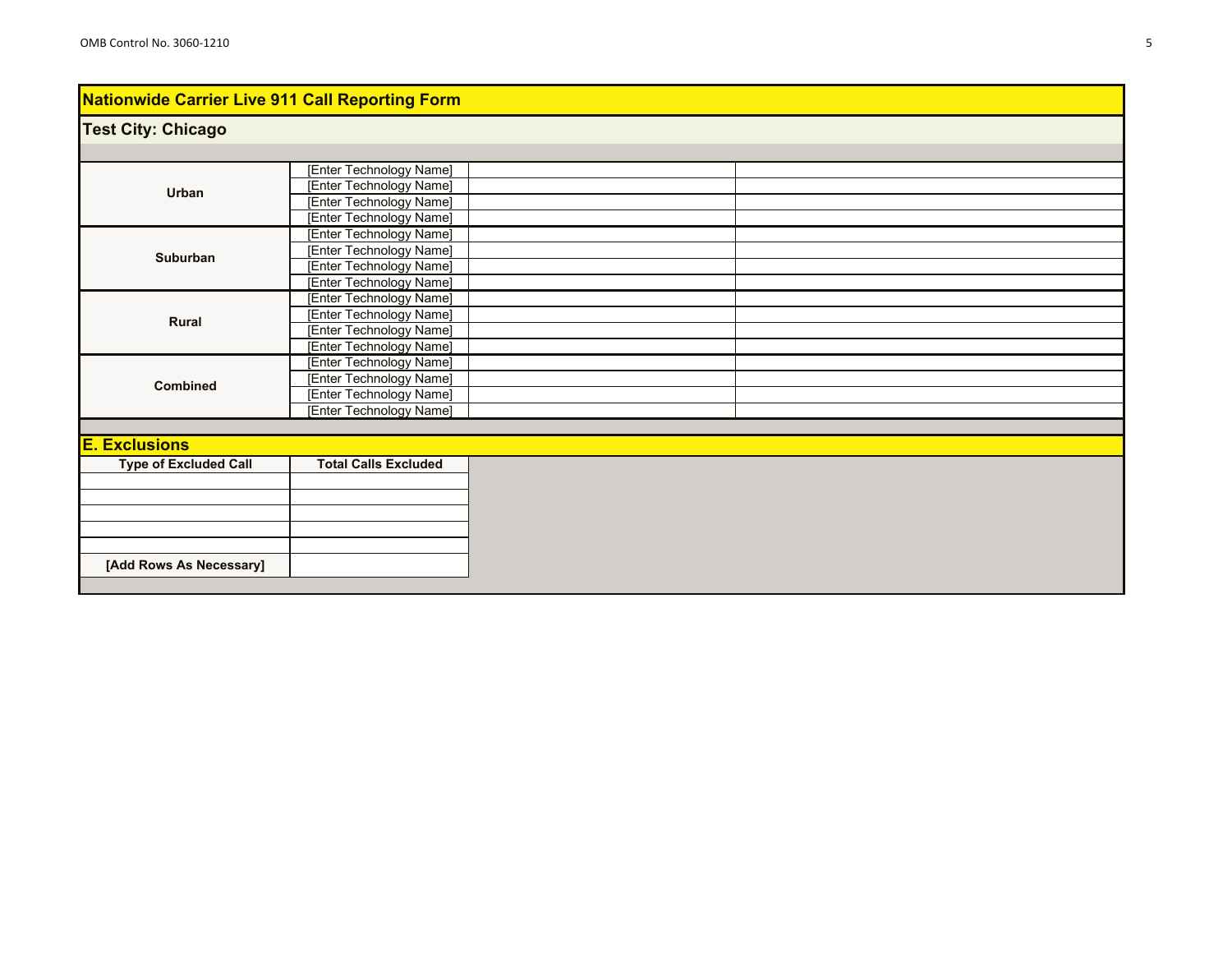### **Test City: Denver and Front Range**

| A. Filer Information |  |  |
|----------------------|--|--|
|                      |  |  |
|                      |  |  |
|                      |  |  |
|                      |  |  |
|                      |  |  |
|                      |  |  |
|                      |  |  |

### **B. Total Call Information**

| Total Live 911 Calls       |  |
|----------------------------|--|
| Total 911 Calls Excluded * |  |

\* In Section E, provide information on each type of excluded call and the total number of such calls excluded for the reporting period.

## **C. Reporting by Technology**

| .<br><b>Positioning Method</b> | <b>Morphology</b> | <b>Total Calls</b> | Yield (%) |
|--------------------------------|-------------------|--------------------|-----------|
|                                | Dense Urban       |                    |           |
|                                | Urban             |                    |           |
| [Enter Technology Name]        | Suburban          |                    |           |
|                                | Rural             |                    |           |
|                                | Dense Urban       |                    |           |
| [Enter Technology Name]        | Urban             |                    |           |
|                                | Suburban          |                    |           |
|                                | Rural             |                    |           |
|                                | Dense Urban       |                    |           |
| [Enter Technology Name]        | Urban             |                    |           |
|                                | Suburban          |                    |           |
|                                | Rural             |                    |           |
|                                | Dense Urban       |                    |           |
| [Enter Technology Name]        | Urban             |                    |           |
|                                | Suburban          |                    |           |
|                                | Rural             |                    |           |
| [Add Rows as Necessary]        |                   |                    |           |

| <b>Morphology</b> | <b>Positioning Method</b> | <b>Total Calls</b> | Yield (%) |
|-------------------|---------------------------|--------------------|-----------|
| Dense Urban       | [Enter Technology Name]   |                    |           |
|                   | [Enter Technology Name]   |                    |           |
|                   | [Enter Technology Name]   |                    |           |
|                   | [Enter Technology Name]   |                    |           |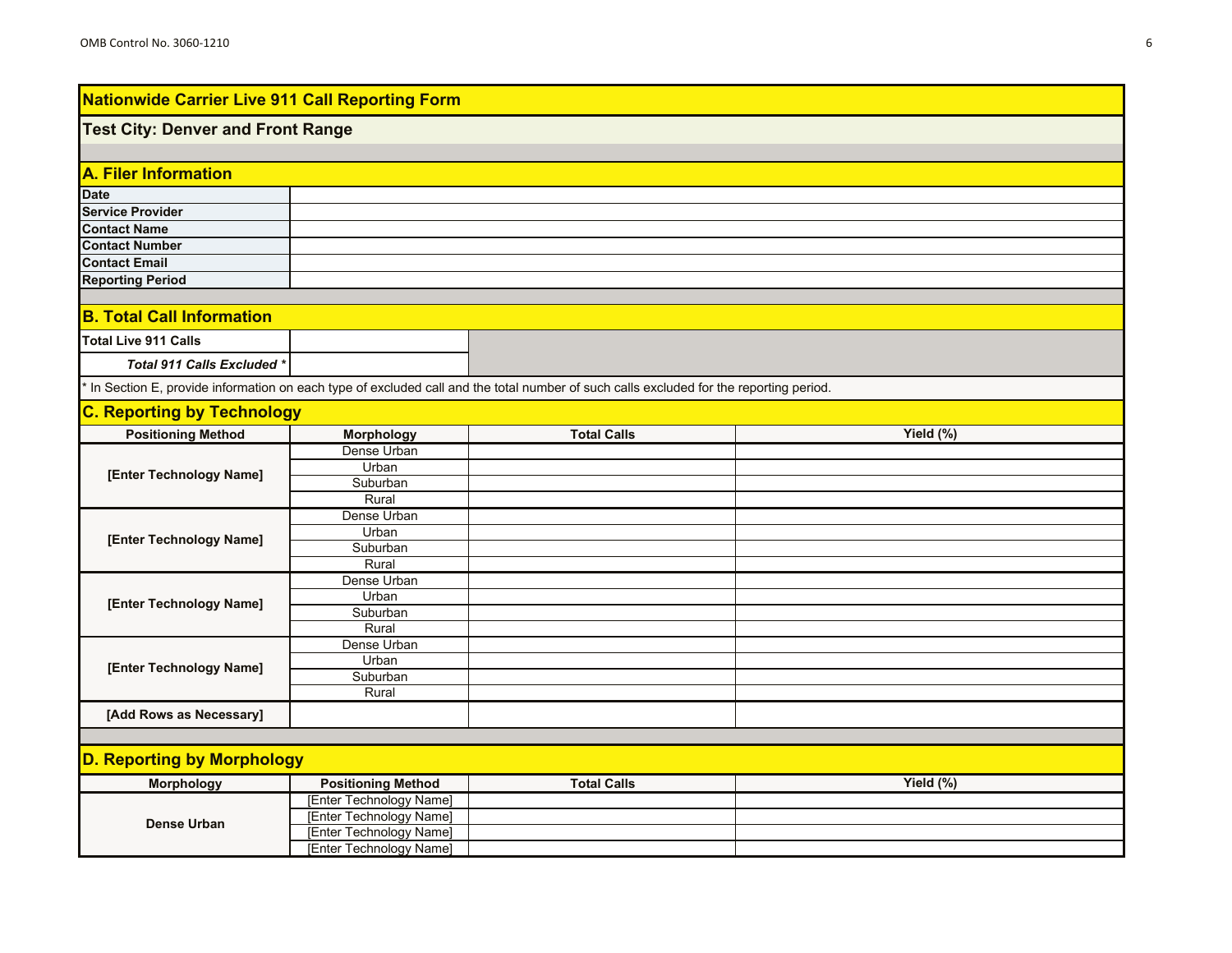# **Test City: Denver and Front Range**

|                              | [Enter Technology Name]     |  |  |
|------------------------------|-----------------------------|--|--|
| Urban                        | [Enter Technology Name]     |  |  |
|                              | [Enter Technology Name]     |  |  |
|                              | [Enter Technology Name]     |  |  |
|                              | [Enter Technology Name]     |  |  |
| Suburban                     | [Enter Technology Name]     |  |  |
|                              | [Enter Technology Name]     |  |  |
|                              | [Enter Technology Name]     |  |  |
|                              | [Enter Technology Name]     |  |  |
| Rural                        | [Enter Technology Name]     |  |  |
|                              | [Enter Technology Name]     |  |  |
|                              | [Enter Technology Name]     |  |  |
|                              | [Enter Technology Name]     |  |  |
| <b>Combined</b>              | [Enter Technology Name]     |  |  |
|                              | [Enter Technology Name]     |  |  |
|                              | [Enter Technology Name]     |  |  |
|                              |                             |  |  |
| <b>E. Exclusions</b>         |                             |  |  |
| <b>Type of Excluded Call</b> | <b>Total Calls Excluded</b> |  |  |
|                              |                             |  |  |
|                              |                             |  |  |
|                              |                             |  |  |
|                              |                             |  |  |
|                              |                             |  |  |
| [Add Rows As Necessary]      |                             |  |  |
|                              |                             |  |  |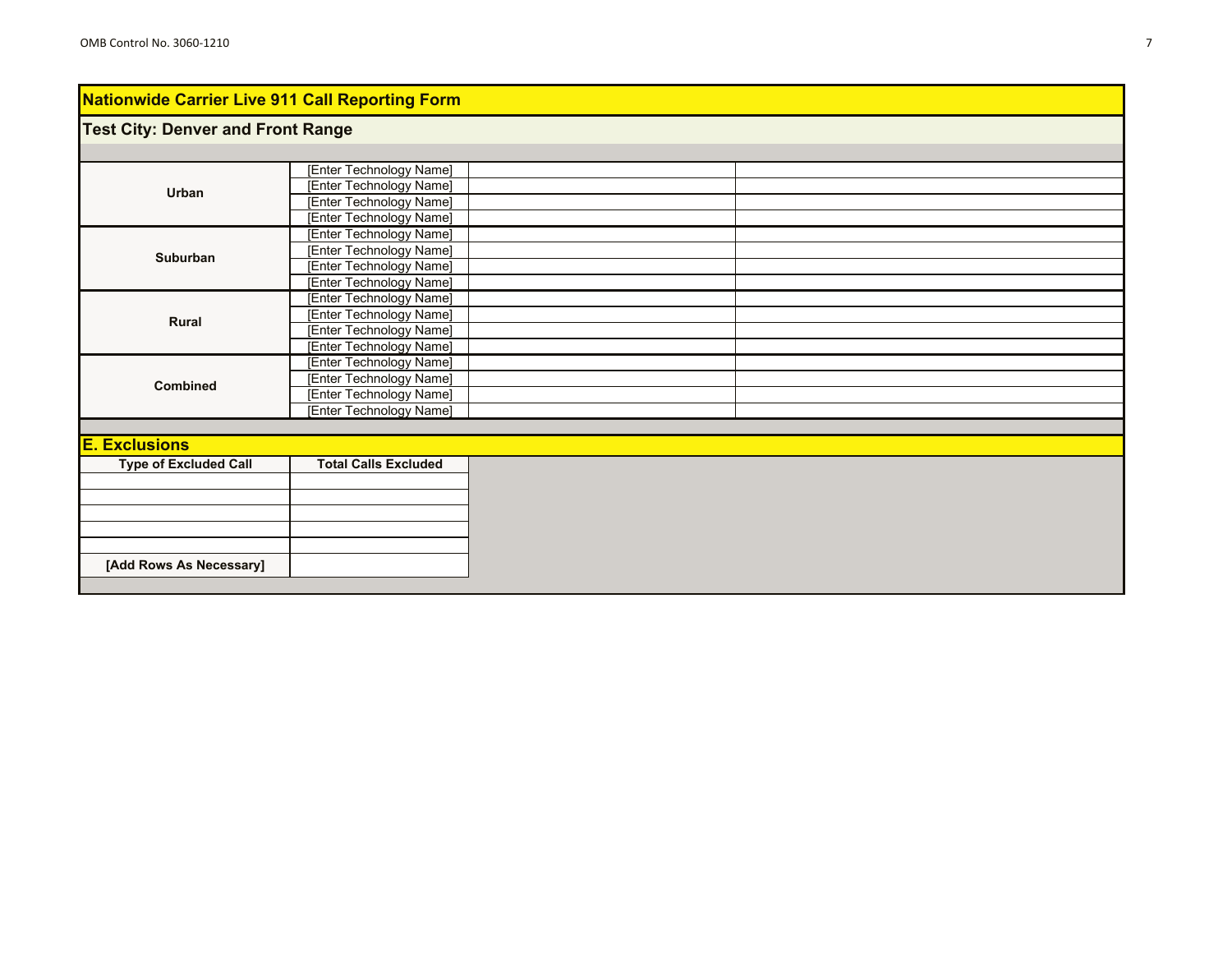#### **Test City: Manhattan**

| A. Filer Information    |  |  |
|-------------------------|--|--|
| <b>Date</b>             |  |  |
| <b>Service Provider</b> |  |  |
| <b>Contact Name</b>     |  |  |
| <b>Contact Number</b>   |  |  |
| <b>Contact Email</b>    |  |  |
| <b>Reporting Period</b> |  |  |

### **B. Total Call Information**

| Total Live 911 Calls       |  |
|----------------------------|--|
| Total 911 Calls Excluded * |  |

\* In Section E, provide information on each type of excluded call and the total number of such calls excluded for the reporting period.

### **C. Reporting by Technology**

| .<br><b>Positioning Method</b> | $\cdots$<br><b>Morphology</b> | <b>Total Calls</b> | Yield (%) |
|--------------------------------|-------------------------------|--------------------|-----------|
|                                | Dense Urban                   |                    |           |
| [Enter Technology Name]        | Urban                         |                    |           |
|                                | Suburban                      |                    |           |
|                                | Rural                         |                    |           |
|                                | Dense Urban                   |                    |           |
| [Enter Technology Name]        | Urban                         |                    |           |
|                                | Suburban                      |                    |           |
|                                | Rural                         |                    |           |
|                                | Dense Urban                   |                    |           |
| [Enter Technology Name]        | Urban                         |                    |           |
|                                | Suburban                      |                    |           |
|                                | Rural                         |                    |           |
|                                | Dense Urban                   |                    |           |
| [Enter Technology Name]        | Urban                         |                    |           |
|                                | Suburban                      |                    |           |
|                                | Rural                         |                    |           |
| [Add Rows as Necessary]        |                               |                    |           |

| <b>Morphology</b> | <b>Positioning Method</b> | <b>Total Calls</b> | Yield $(\%)$ |
|-------------------|---------------------------|--------------------|--------------|
| Dense Urban       | [Enter Technology Name]   |                    |              |
|                   | [Enter Technology Name]   |                    |              |
|                   | [Enter Technology Name]   |                    |              |
|                   | [Enter Technology Name]   |                    |              |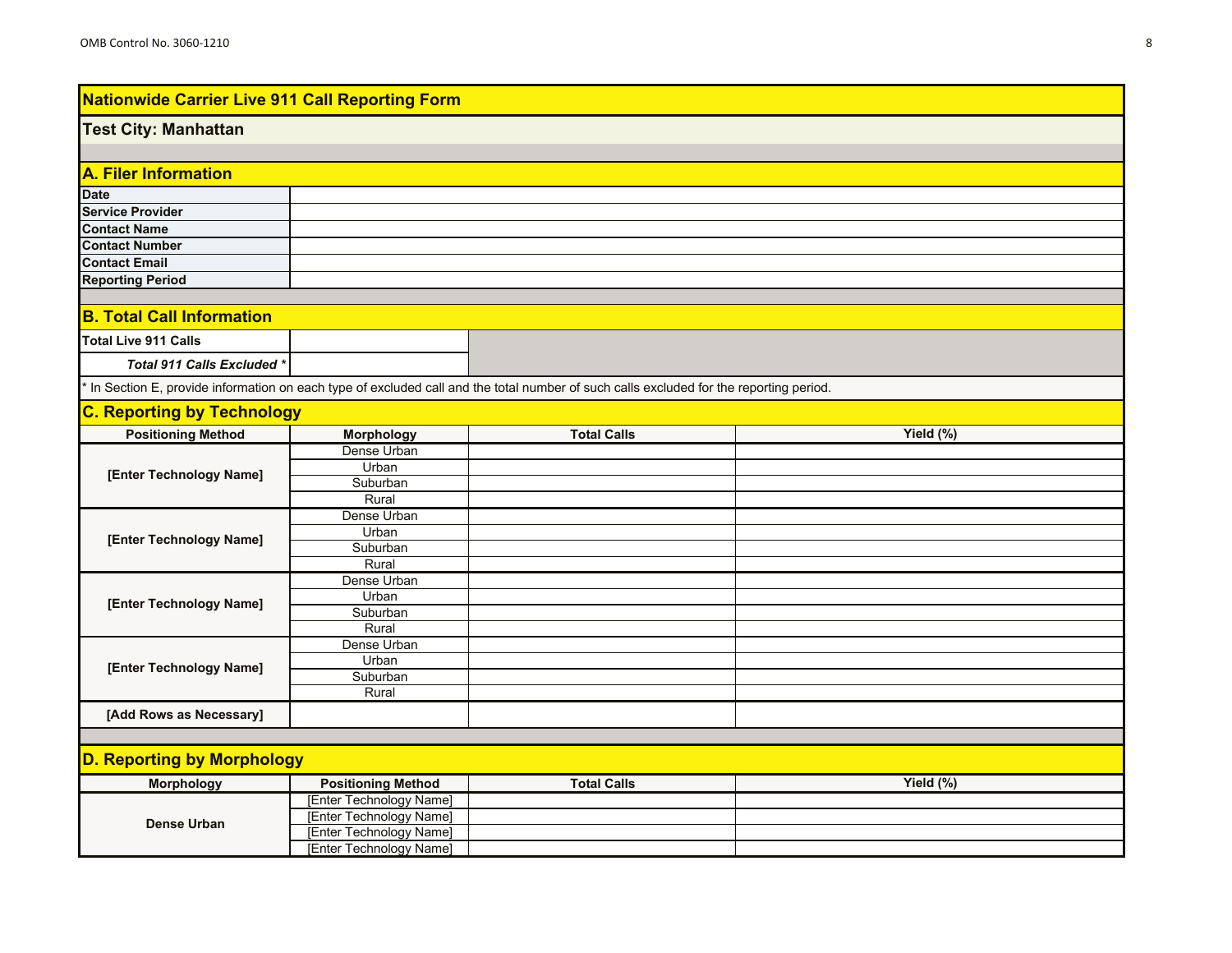### **Test City: Manhattan**

|                              | [Enter Technology Name]     |  |
|------------------------------|-----------------------------|--|
| Urban                        | [Enter Technology Name]     |  |
|                              | [Enter Technology Name]     |  |
|                              | [Enter Technology Name]     |  |
|                              | [Enter Technology Name]     |  |
| Suburban                     | [Enter Technology Name]     |  |
|                              | [Enter Technology Name]     |  |
|                              | [Enter Technology Name]     |  |
|                              | [Enter Technology Name]     |  |
| Rural                        | [Enter Technology Name]     |  |
|                              | [Enter Technology Name]     |  |
|                              | [Enter Technology Name]     |  |
|                              | [Enter Technology Name]     |  |
| <b>Combined</b>              | [Enter Technology Name]     |  |
|                              | [Enter Technology Name]     |  |
|                              | [Enter Technology Name]     |  |
|                              |                             |  |
| <b>E. Exclusions</b>         |                             |  |
| <b>Type of Excluded Call</b> | <b>Total Calls Excluded</b> |  |
|                              |                             |  |
|                              |                             |  |
|                              |                             |  |
|                              |                             |  |
|                              |                             |  |
| [Add Rows As Necessary]      |                             |  |
|                              |                             |  |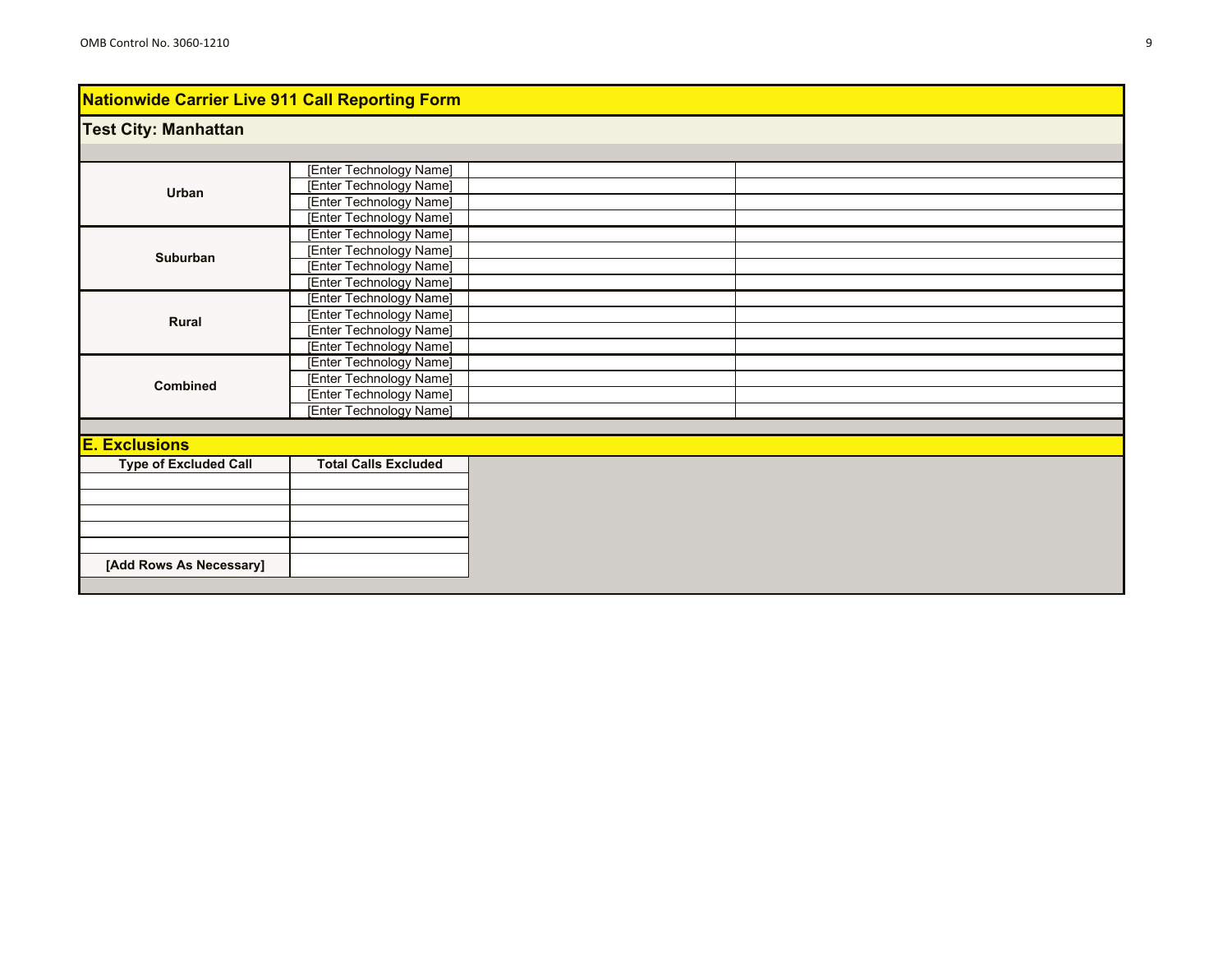### **Test City: Philadelphia**

| A. Filer Information    |  |  |
|-------------------------|--|--|
| <b>Date</b>             |  |  |
| <b>Service Provider</b> |  |  |
| <b>Contact Name</b>     |  |  |
| <b>Contact Number</b>   |  |  |
| <b>Contact Email</b>    |  |  |
| <b>Reporting Period</b> |  |  |

### **B. Total Call Information**

| Total Live 911 Calls       |  |
|----------------------------|--|
| Total 911 Calls Excluded * |  |

\* In Section E, provide information on each type of excluded call and the total number of such calls excluded for the reporting period.

## **C. Reporting by Technology**

| <b>Positioning Method</b> | <b>Morphology</b> | <b>Total Calls</b> | Yield (%) |
|---------------------------|-------------------|--------------------|-----------|
|                           | Dense Urban       |                    |           |
| [Enter Technology Name]   | Urban             |                    |           |
|                           | Suburban          |                    |           |
|                           | Rural             |                    |           |
|                           | Dense Urban       |                    |           |
| [Enter Technology Name]   | Urban             |                    |           |
|                           | Suburban          |                    |           |
|                           | Rural             |                    |           |
|                           | Dense Urban       |                    |           |
| [Enter Technology Name]   | Urban             |                    |           |
|                           | Suburban          |                    |           |
|                           | Rural             |                    |           |
|                           | Dense Urban       |                    |           |
| [Enter Technology Name]   | Urban             |                    |           |
|                           | Suburban          |                    |           |
|                           | Rural             |                    |           |
| [Add Rows as Necessary]   |                   |                    |           |

| <b>Morphology</b> | <b>Positioning Method</b> | <b>Total Calls</b> | Yield $(\%)$ |
|-------------------|---------------------------|--------------------|--------------|
| Dense Urban       | [Enter Technology Name]   |                    |              |
|                   | [Enter Technology Name]   |                    |              |
|                   | [Enter Technology Name]   |                    |              |
|                   | [Enter Technology Name]   |                    |              |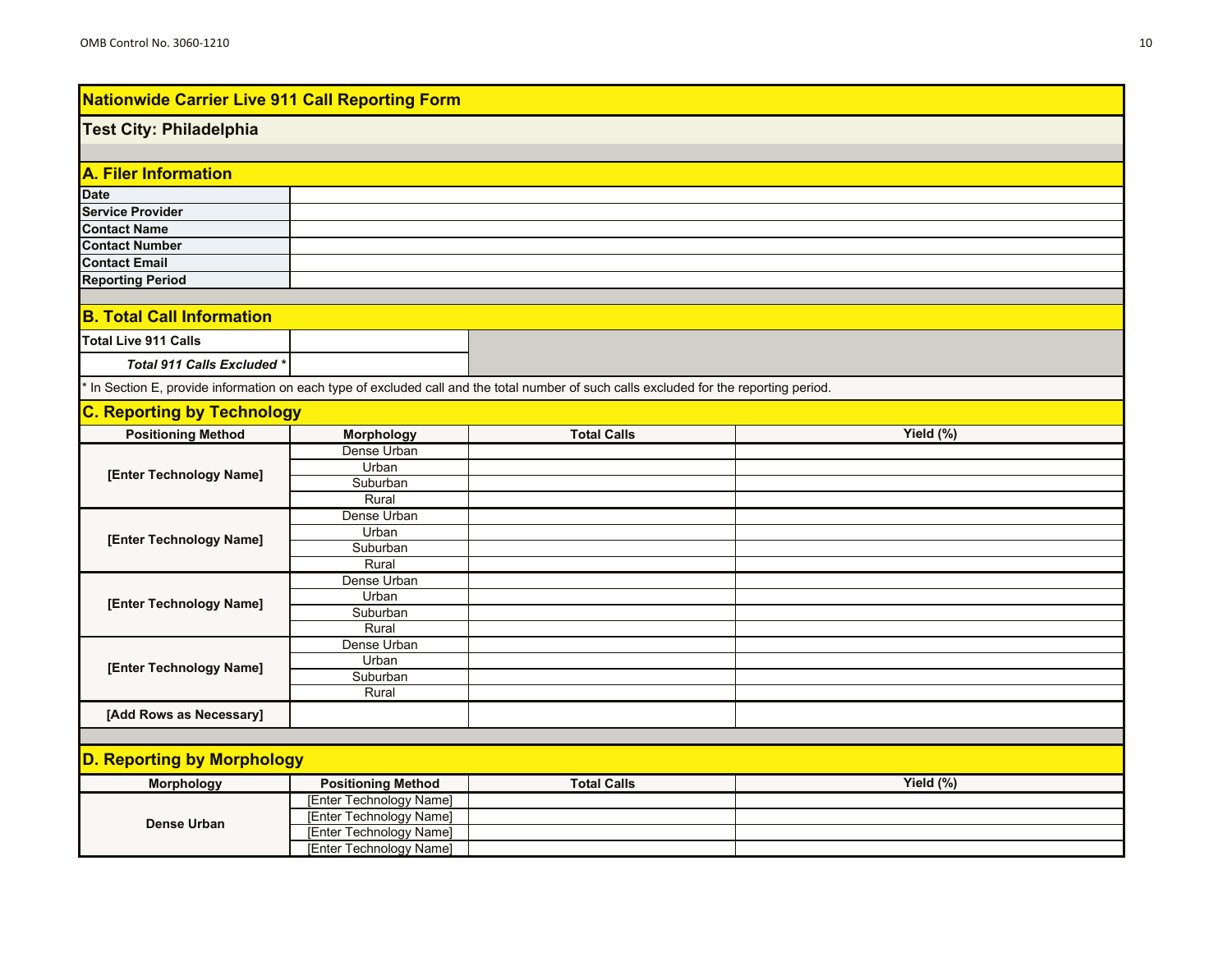### **Test City: Philadelphia**

|                              | [Enter Technology Name]     |  |
|------------------------------|-----------------------------|--|
| Urban                        | [Enter Technology Name]     |  |
|                              | [Enter Technology Name]     |  |
|                              | [Enter Technology Name]     |  |
|                              | [Enter Technology Name]     |  |
| Suburban                     | [Enter Technology Name]     |  |
|                              | [Enter Technology Name]     |  |
|                              | [Enter Technology Name]     |  |
|                              | [Enter Technology Name]     |  |
| Rural                        | [Enter Technology Name]     |  |
|                              | [Enter Technology Name]     |  |
|                              | [Enter Technology Name]     |  |
|                              | [Enter Technology Name]     |  |
| Combined                     | [Enter Technology Name]     |  |
|                              | [Enter Technology Name]     |  |
|                              | [Enter Technology Name]     |  |
|                              |                             |  |
| <b>E. Exclusions</b>         |                             |  |
| <b>Type of Excluded Call</b> | <b>Total Calls Excluded</b> |  |
|                              |                             |  |
|                              |                             |  |
|                              |                             |  |
|                              |                             |  |
|                              |                             |  |
| [Add Rows As Necessary]      |                             |  |
|                              |                             |  |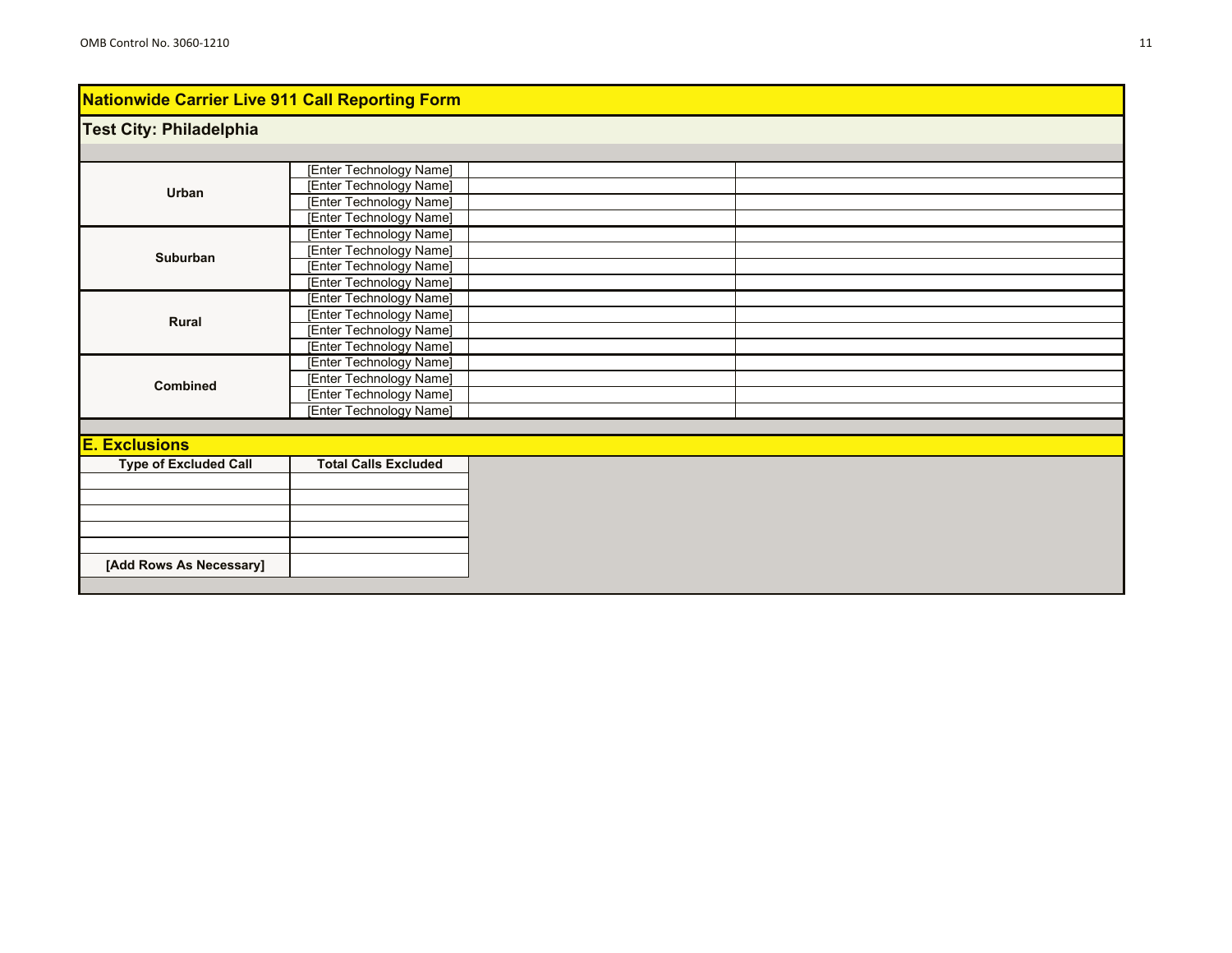#### **Test City: San Francisco**

| A. Filer Information    |  |  |
|-------------------------|--|--|
| <b>Date</b>             |  |  |
| <b>Service Provider</b> |  |  |
| <b>Contact Name</b>     |  |  |
| <b>Contact Number</b>   |  |  |
| <b>Contact Email</b>    |  |  |
| <b>Reporting Period</b> |  |  |

### **B. Total Call Information**

| Total Live 911 Calls       |  |
|----------------------------|--|
| Total 911 Calls Excluded * |  |

\* In Section E, provide information on each type of excluded call and the total number of such calls excluded for the reporting period.

## **C. Reporting by Technology**

| .<br><b>Positioning Method</b> | <b>Morphology</b> | <b>Total Calls</b> | Yield (%) |
|--------------------------------|-------------------|--------------------|-----------|
|                                | Dense Urban       |                    |           |
| [Enter Technology Name]        | Urban             |                    |           |
|                                | Suburban          |                    |           |
|                                | Rural             |                    |           |
|                                | Dense Urban       |                    |           |
| [Enter Technology Name]        | Urban             |                    |           |
|                                | Suburban          |                    |           |
|                                | Rural             |                    |           |
|                                | Dense Urban       |                    |           |
| [Enter Technology Name]        | Urban             |                    |           |
|                                | Suburban          |                    |           |
|                                | Rural             |                    |           |
|                                | Dense Urban       |                    |           |
| [Enter Technology Name]        | Urban             |                    |           |
|                                | Suburban          |                    |           |
|                                | Rural             |                    |           |
| [Add Rows as Necessary]        |                   |                    |           |

| <b>Morphology</b> | <b>Positioning Method</b> | <b>Total Calls</b> | Yield $(\%)$ |
|-------------------|---------------------------|--------------------|--------------|
| Dense Urban       | [Enter Technology Name]   |                    |              |
|                   | [Enter Technology Name]   |                    |              |
|                   | [Enter Technology Name]   |                    |              |
|                   | [Enter Technology Name]   |                    |              |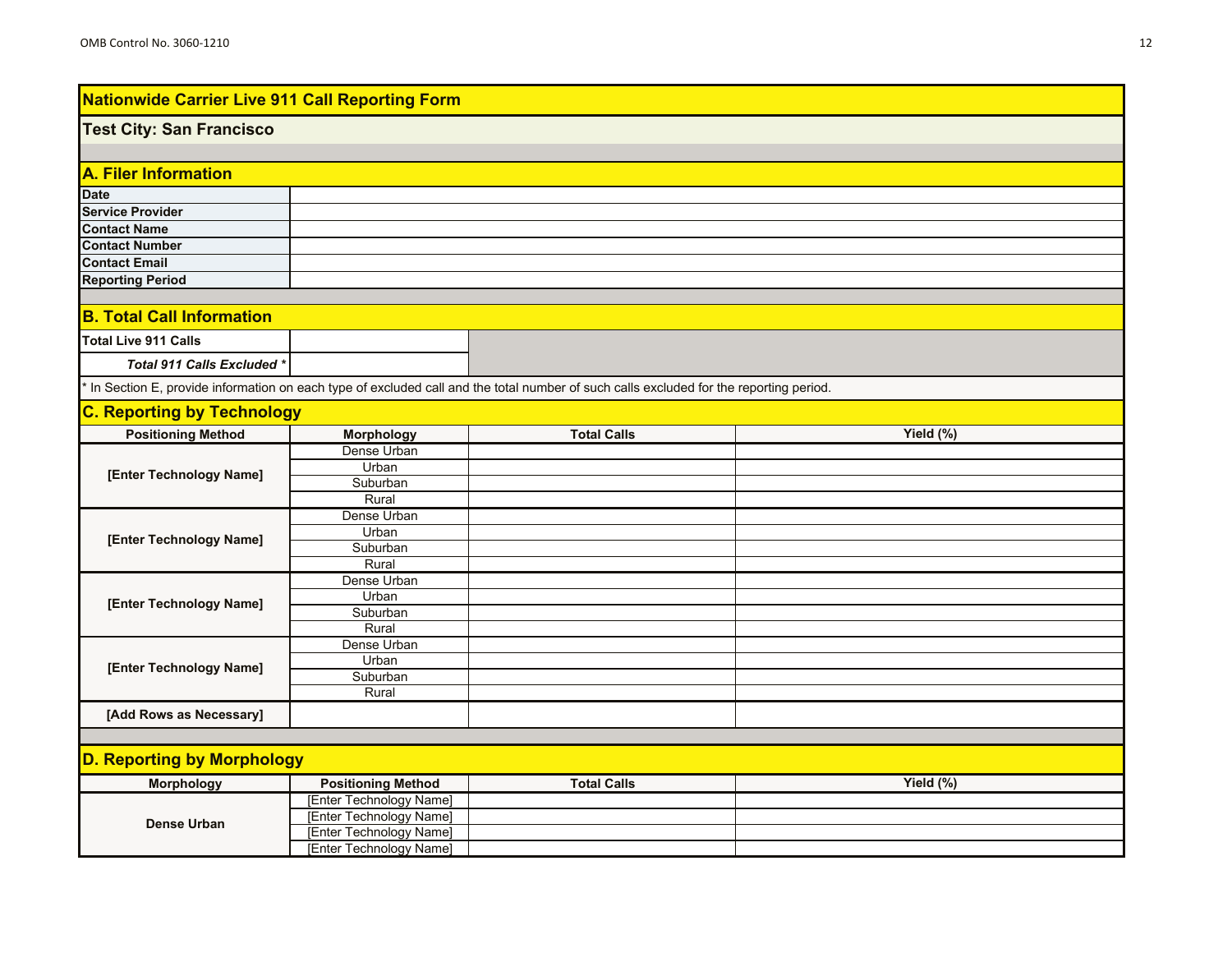### **Test City: San Francisco**

| Urban                        | [Enter Technology Name]     |  |
|------------------------------|-----------------------------|--|
|                              | [Enter Technology Name]     |  |
|                              | [Enter Technology Name]     |  |
|                              | [Enter Technology Name]     |  |
|                              | [Enter Technology Name]     |  |
| Suburban                     | [Enter Technology Name]     |  |
|                              | [Enter Technology Name]     |  |
|                              | [Enter Technology Name]     |  |
|                              | [Enter Technology Name]     |  |
| Rural                        | [Enter Technology Name]     |  |
|                              | [Enter Technology Name]     |  |
|                              | [Enter Technology Name]     |  |
|                              | [Enter Technology Name]     |  |
| <b>Combined</b>              | [Enter Technology Name]     |  |
|                              | [Enter Technology Name]     |  |
|                              | [Enter Technology Name]     |  |
|                              |                             |  |
| <b>E. Exclusions</b>         |                             |  |
| <b>Type of Excluded Call</b> | <b>Total Calls Excluded</b> |  |
|                              |                             |  |
|                              |                             |  |
|                              |                             |  |
|                              |                             |  |
|                              |                             |  |
| [Add Rows As Necessary]      |                             |  |
|                              |                             |  |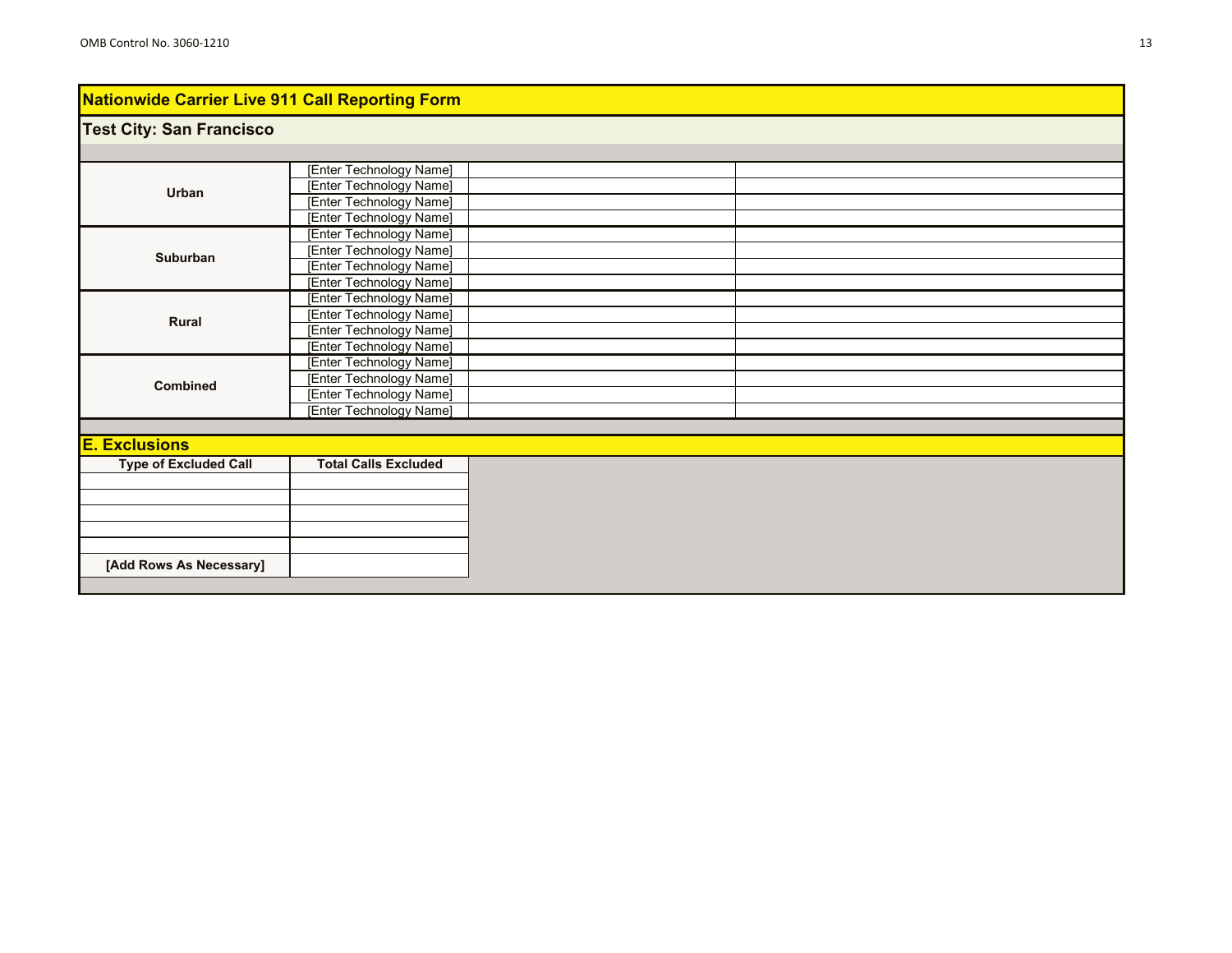### **Reporting Region: [Name of County, State]**

| A. Filer Information    |  |
|-------------------------|--|
| <b>Date</b>             |  |
| <b>Service Provider</b> |  |
| <b>Contact Name</b>     |  |
| <b>Contact Number</b>   |  |
| <b>Contact Email</b>    |  |
| <b>Reporting Period</b> |  |

### **B. Total Call Information**

| <b>Total Live 911 Calls</b> |  |
|-----------------------------|--|
| Total 911 Calls Excluded *  |  |

\* In Section E, provide information on each type of excluded call and the total number of such calls excluded for the reporting period.

## **C. Reporting by Technology**

| <b>Positioning Method</b> | $\sim$<br><b>Morphology</b> | <b>Total Calls</b> | Yield (%) |
|---------------------------|-----------------------------|--------------------|-----------|
|                           | Dense Urban                 |                    |           |
|                           | Urban                       |                    |           |
| [Enter Technology Name]   | Suburban                    |                    |           |
|                           | Rural                       |                    |           |
|                           | Dense Urban                 |                    |           |
| [Enter Technology Name]   | Urban                       |                    |           |
|                           | Suburban                    |                    |           |
|                           | Rural                       |                    |           |
|                           | Dense Urban                 |                    |           |
| [Enter Technology Name]   | Urban                       |                    |           |
|                           | Suburban                    |                    |           |
|                           | Rural                       |                    |           |
|                           | Dense Urban                 |                    |           |
| [Enter Technology Name]   | Urban                       |                    |           |
|                           | Suburban                    |                    |           |
|                           | Rural                       |                    |           |
| [Add Rows as Necessary]   |                             |                    |           |

| Morphology  | <b>Positioning Method</b>         | <b>Total Calls</b> | Yield $(\%)$ |
|-------------|-----------------------------------|--------------------|--------------|
| Dense Urban | Technology Name]<br><b>IEnter</b> |                    |              |
|             | [Enter Technology Name]           |                    |              |
|             | [Enter Technology Name]           |                    |              |
|             | [Enter Technology Name]           |                    |              |